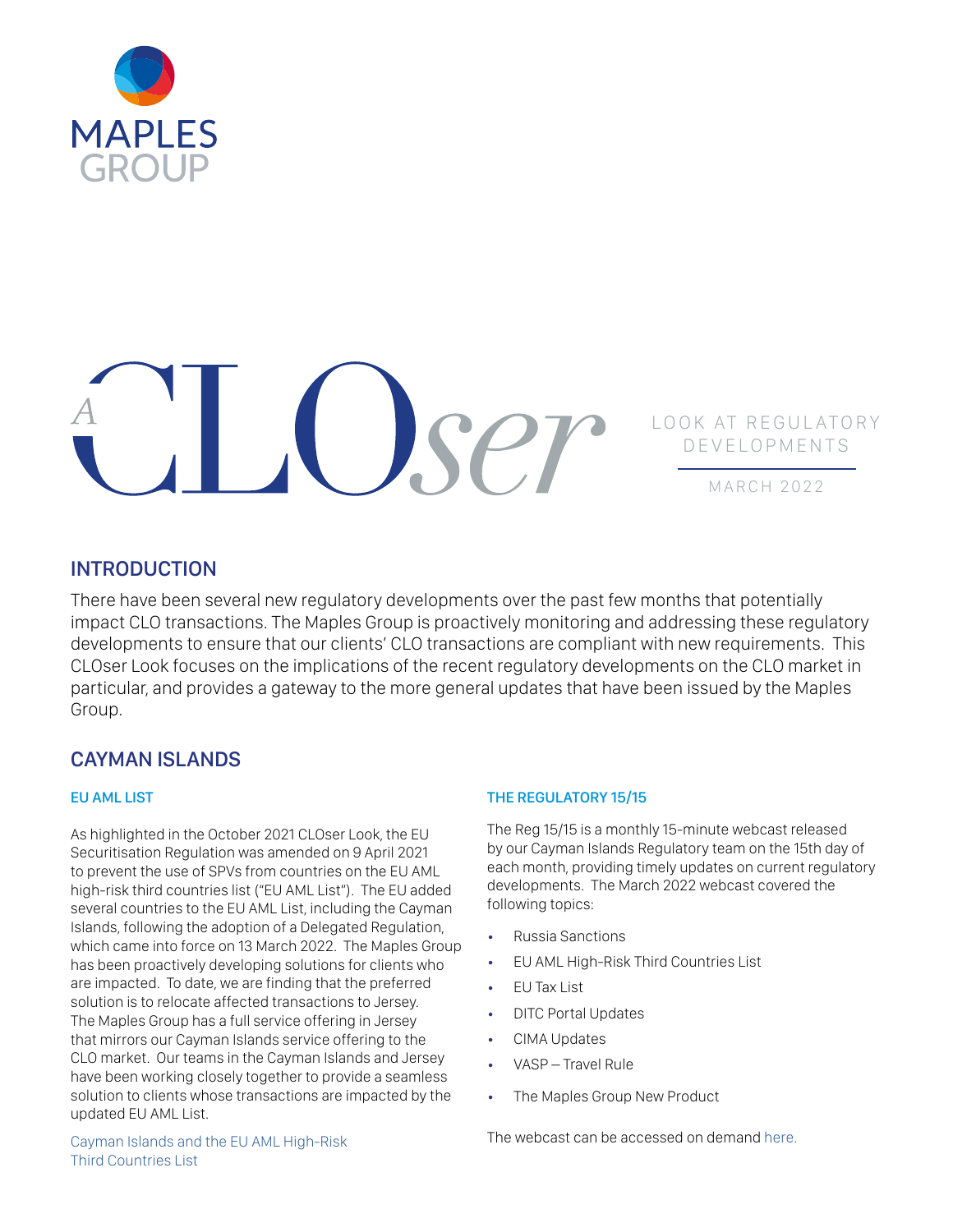# **STOP PRESS: EU TAX GREY LIST**

On 24 February 2022, the British Virgin Islands ("BVI") and Bermuda were each added to Annex II to the EU list of non-cooperative jurisdictions in taxation matters ("Annex II"). There are no specific sanctions imposed on a jurisdiction as a result of being on Annex II. While this does not prohibit the use of Bermuda or BVI SPVs for EU risk retention compliant securitisations, Article 4 of the EU Securitisation Regulation does require an EU investor to notify the tax authorities in its home state of any investment in such an SPV for so long as the Annex II listing continues.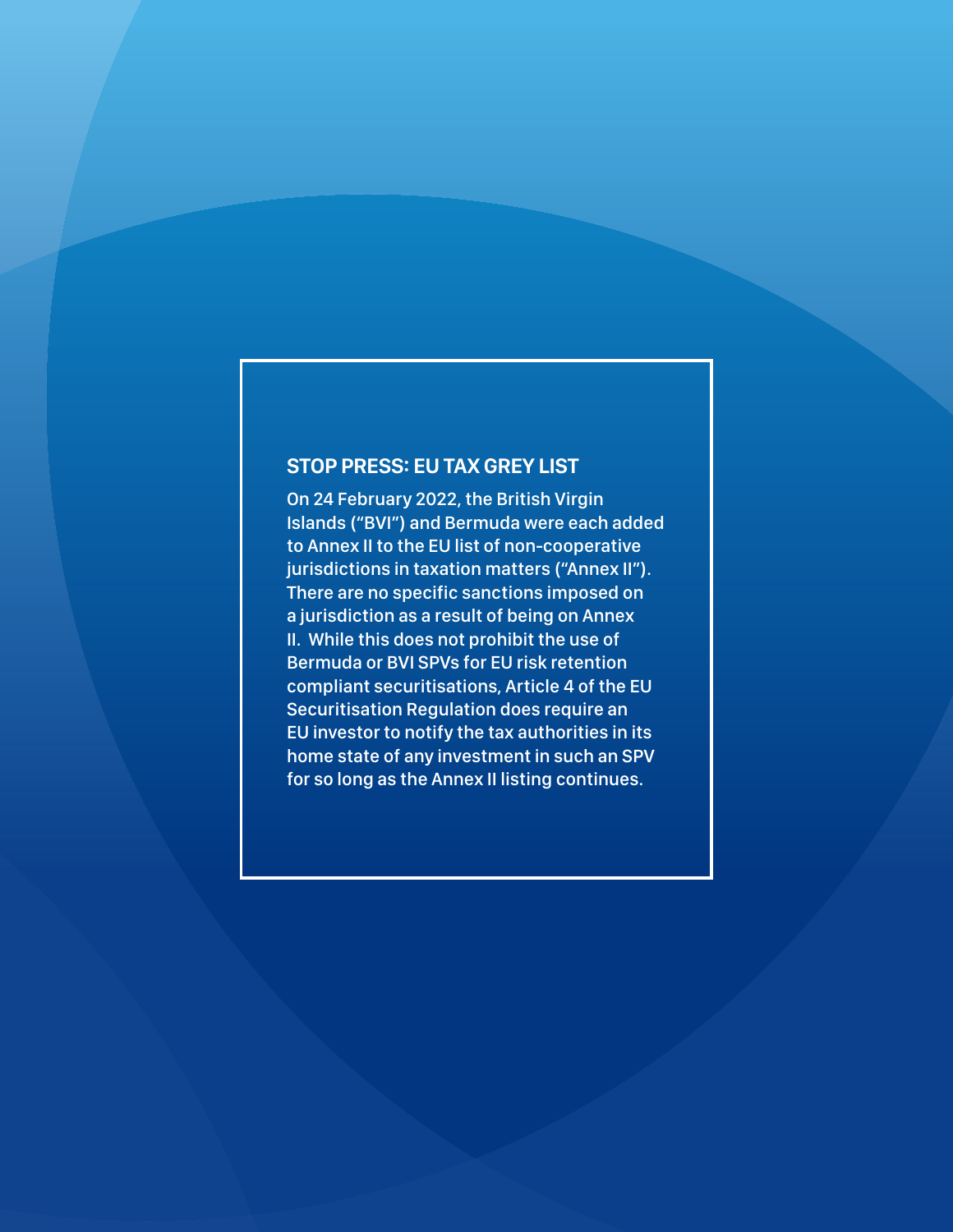

## **JERSEY**

### JERSEY: AN ALTERNATIVE JURISDICTION FOR GLOBAL SECURITISATION SPONSORS

From the start of 2022, Jersey has found favour as an alternative jurisdiction for securitisation and other securities issuance in 2022.

As a reminder of where Jersey is located: it is an island jurisdiction which sits approximately 14 miles off the French coast. As US readers may guess, the island gives its name to New Jersey in the United States. Jersey is an OECD territory and, in fact, has a long-standing reputation for facilitating structured debt issuance, dating back to the mid-1990s. Importantly however, and notwithstanding its proximity to France, Jersey is not part of the EU and EU directives have no impact on the island or companies and other structures established there.

Jersey has a long history of debt-issuing vehicles and those have ranged from short-dated issuers such as asset backed commercial paper ("ABCP") and structured investment vehicle ("SIV") entities through to term ABS and high-yield bond issuers. Those issuers have been both rated and unrated and both listed and unlisted.

MODERNISATION OF JERSEY PROSPECTUS RULES REGIME

In Q4 2021, Jersey introduced changes to modernise and streamline its prospectus rules to more closely reflect the UK and EU prospectus regimes. The changes exclude certain categories of debt and equity invitations from being a prospectus for Jersey law purposes. The main benefits being that such invitations no longer require approval from the Jersey Registrar of Companies prior to their circulation and issuance.

Our linked [Legal Guide](https://maples.com/en/knowledge-centre/legal-guides) summarises the changes to the 'prospectus' definition under the Companies (Jersey) Law 1991, following changes introduced by the Companies (Amendment of Law) (No. 2) (Jersey) Order 2021.

Streamlining the Jersey prospectus rule regime so the Jersey regulatory status of an offering document can be clearly stated in such offering document is a significant and positive change for CLO and other structured note issuers.

[Read full article](https://maples.com/en/knowledge-centre/2022/3/jersey-an-alternative-jurisdiction-for-global-securitisation-sponsors)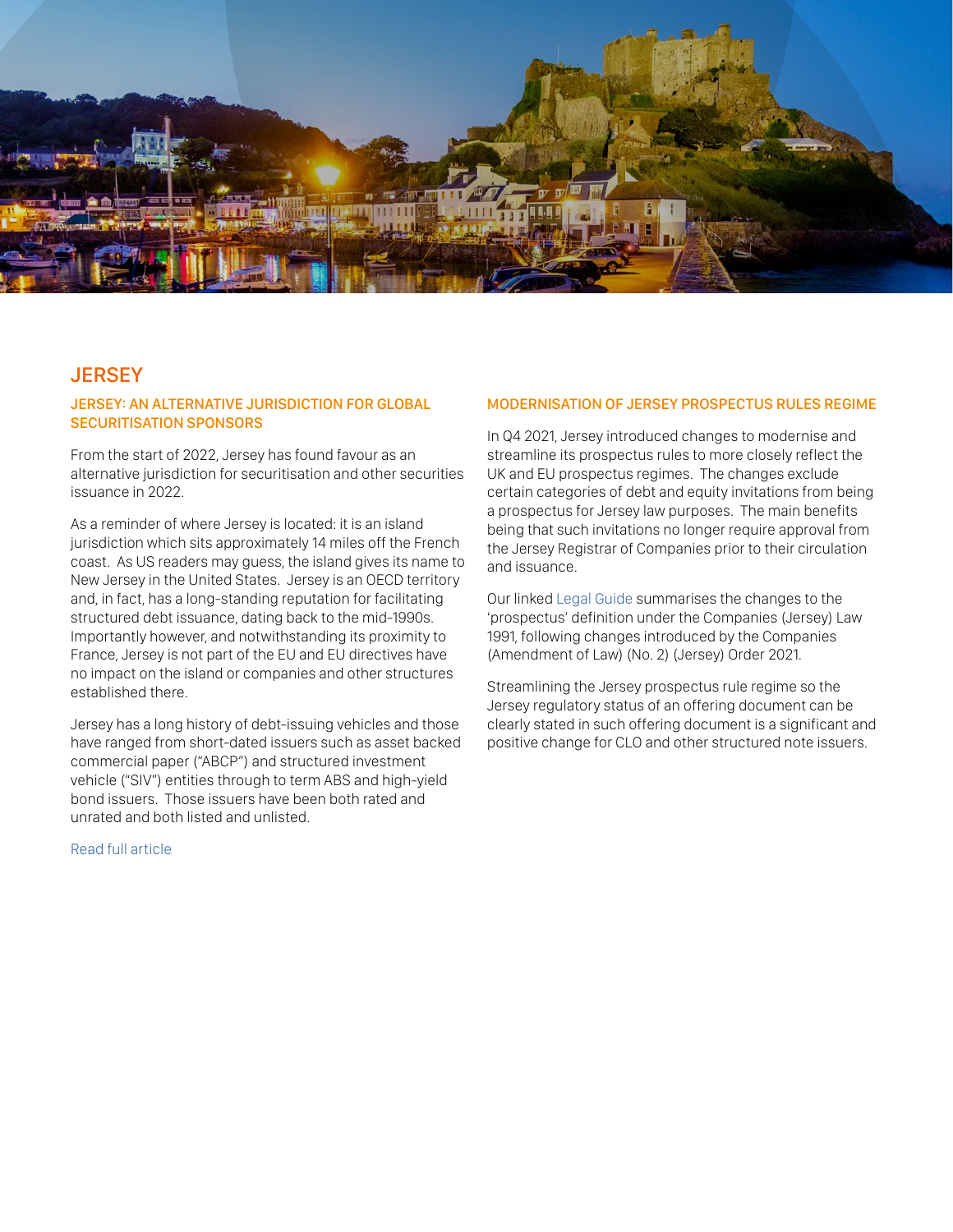

### IRELAND

#### ESG – SUSTAINABLE SECURITISATION REPORT

The European Banking Authority published its report on Developing a Framework for Sustainable Securitisation on 2 March 2022. The report particularly focuses on: (i) how the EU green bond standard ("GBS") can be applied to securitisations; (ii) the relevance of a dedicated framework for sustainable securitisation at this time; and (iii) the nature and content of sustainability-related disclosures for securitisation products. The implications for CLOs of extending the EU GBS rather than introducing a dedicated framework for sustainable securitisation remain to be seen. While the proposed adjustments to the EU GBS to accommodate securitisation generally are very welcome, they may not fit secondary market securitisation activity such as CLOs given the issuance proceeds do not flow to a single asset-level originator.

However, the CLO product has already made material progress towards sustainable securitisation objectives driven by both investor appetite and manager policy, initially by the adoption of ESG negative screening and latterly by the positive application of ESG manager methodology / scoring. Further, we anticipate some EU MiFID managers may in 2022 print the first Article 8 Sustainable Finance Disclosure Regulation compliant CLOs. Indeed, as the ESG asset supply increases over time, CLOs will in turn naturally access sustainable securitisation frameworks and labels.

#### [Read full article](https://maples.com/en/knowledge-centre/2022/3/esg-sustainable-securitisation-report)

### LUXEMBOURG

#### SECURITISATION LAW

On 9 February 2022, the Luxembourg Parliament adopted a bill amending the law of 22 March 2004 on securitisation, introducing a series of major changes to further improve the Luxembourg securitisation regime.

[Luxembourg Parliament Adopts the Bill to Amend](https://maples.com/en/knowledge-centre/2022/2/luxembourg-parliament-adopts-the-bill-to-amend-luxembourg-securitisation-law)  [Luxembourg Securitisation Law](https://maples.com/en/knowledge-centre/2022/2/luxembourg-parliament-adopts-the-bill-to-amend-luxembourg-securitisation-law)